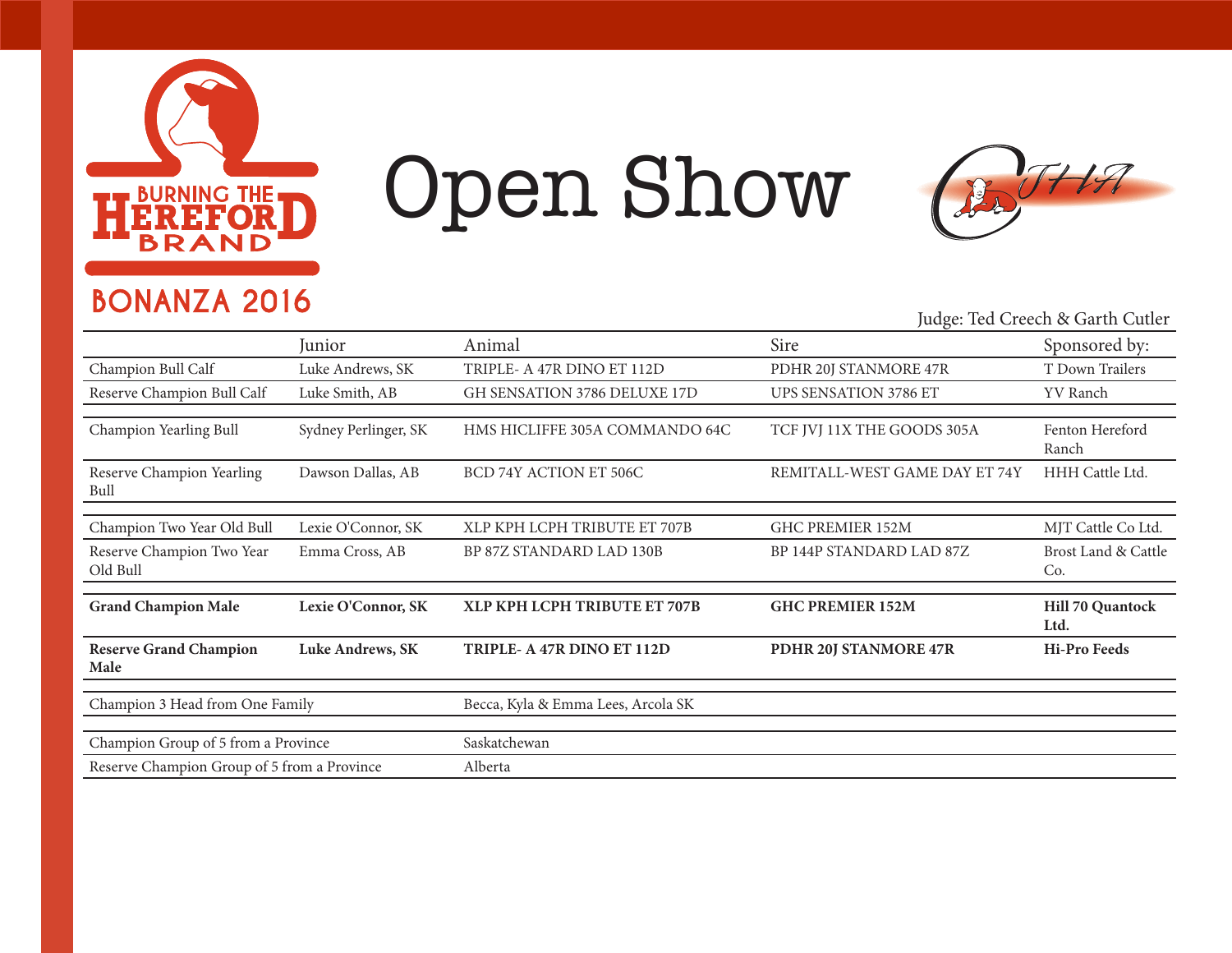

# Open Show



### **BONANZA 2016**

Judge: Ted Creech & Garth Cutler

|                                                | Junior                  | Animal                                                       | Sire                           | Sponsored by:                   |
|------------------------------------------------|-------------------------|--------------------------------------------------------------|--------------------------------|---------------------------------|
| Champion Heifer Calf                           | Billy Paul, BC          | WJP MAGNUM CHAMPAGNE 73D                                     | MJT TOTAL ET 311W              | Dallas Farms                    |
| Reserve Champion Heifer Calf                   | Kyla Lees, SK           | BNC GLENLEES 14Z CHANTEL 1D                                  | TH 512X 719T PLAYMAKER 14Z     | John Deere Canada               |
|                                                |                         | NEXT GEN REISLING 295 ET                                     | H TSR CHEZ FULLTHROTTLE ET     |                                 |
| Champion Junior Yearling<br>Heifer             | Morgan MacIntyre, ON    |                                                              |                                | <b>OVHF Ranching</b>            |
| Reserve Champion Junior<br>Yearling Heifer     | Emma Lees, SK           | BNC 14Z STAR MAKER 69C                                       | TH 512X 719T PLAYMAKER 14Z     | Church Ranch                    |
| Champion Senior Yearling<br>Heifer             | Blakelee Hayes, USA     | HARVIE MS FIREFLY ET 198C                                    | <b>CRR ABOUT TIME 743</b>      | Flewelling Cattle<br>Co.        |
| Reserve Champion Senior<br>Yearling Heifer     | Levi Rimke, MB          | MAR W18 MISS CALIFORNIA 408C                                 | SHF WONDER M326 W18 ET         | Rednex Ranch                    |
| Champion Two Year Old Cow/<br>Calf Pair        | Emily Latimer, AB       | REMITALL-WEST BELLE 36B                                      | REMITALL- WEST GAME DAY ET 74Y | Harvie Ranching                 |
| Reserve Champion Two Year<br>Old Cow/Calf Pair | Kailey Wirsta, AB       | K-COW SHEZA BEAUTY 44B                                       | K-COW HANK 280Z                | Livestock Media<br>Plus         |
| Champion Mature Cow/Calf<br>Pair               | Jacey Massey, AB        | RVP 51X ABLAZE 7 A<br>CALF - HARVIE RSK MS AUTUMN 32D        | RVP 6056 XCALIBUR 51X          | Copper Creek<br>Ranch           |
| Reserve Champion Mature<br>Cow/Calf Pair       | Billy Paul, BC          | <b>GH UPTOWN DESTINY 25A</b><br>CALF - WJP MVP DISCOVERY 16D | <b>UPS UPTOWN ET</b>           | Pahl Livestock Ltd.             |
| <b>Grand Champion Female</b>                   | Jacey Massey, AB        | <b>RVP 51X ABLAZE 7 A</b>                                    | RVP 6056 XCALIBUR 51X          | Canadian Hereford               |
|                                                |                         | <b>CALF - HARVIE RSK MS AUTUMN 32D</b>                       |                                | Digest                          |
| <b>Reserve Grand Champion</b><br>Female        | Morgan MacIntyre,<br>ON | <b>NEXT GEN RIESLING 295 ET</b>                              | H TSR CHEZ FULLTHROTTLE ET     | Alberta Hereford<br>Association |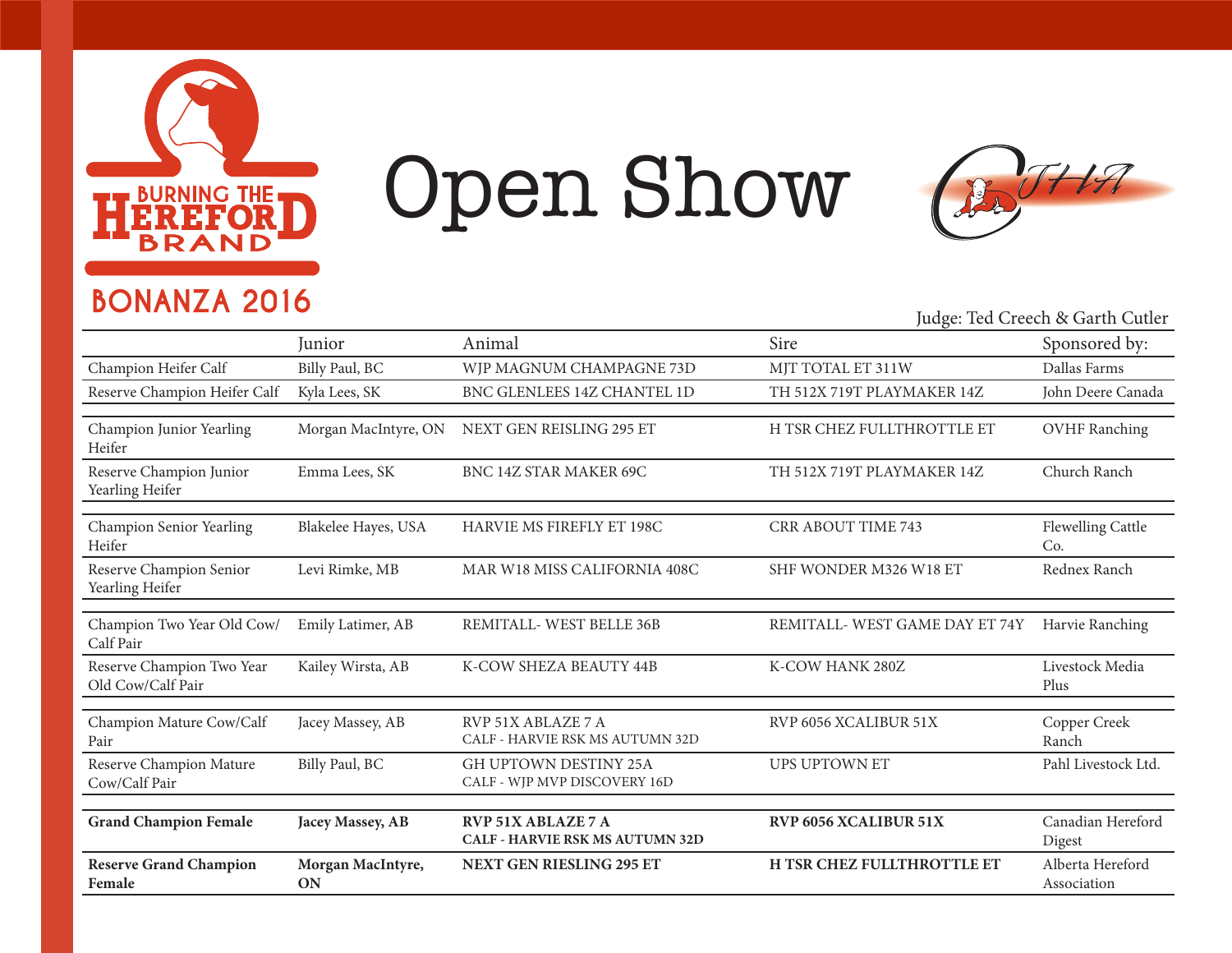

## Market Steer Show



### **BONANZA 2016**

Judge: Brad & Christine Lamport

|                                                                      | Junior                    | Animal                         | Sire                   | Sponsored by:              |
|----------------------------------------------------------------------|---------------------------|--------------------------------|------------------------|----------------------------|
| Champion Straight Bred<br>Hereford Steer                             | Coleman Nixdorff, AB      | <b>DOBBY</b>                   | PB HEREFORD            | Alberta Hereford<br>Assoc. |
| Reserve Champion Straight<br><b>Bred Hereford Steer</b>              | Larissa Lupul, AB         | <b>GRLZ CANDY MAN 42C</b>      | TLELL 57U CAN-DO 1Y    | Alberta Hereford<br>Assoc. |
| Champion Prospect Steer                                              | Brandon Fraser, AB        | <b>CAPTAIN</b>                 |                        | Alberta Hereford<br>Assoc. |
| Reserve Champion Prospect<br>Steer                                   | Larissa Lupul, AB         | BARE DROP IT LIKE IT'S HOT 37D | PCH B022 SIR CLYDE 66X | Alberta Hereford<br>Assoc. |
| Champion Hereford Influence<br>Steer                                 | Brandon Fraser, AB        | <b>JOEY BATS 20 D</b>          | <b>CARPE DIEM</b>      | Alberta Hereford<br>Assoc. |
| Reserve Champion Hereford<br>Influence Steer                         | Teegan Hyndman, MB        | <b>BUDDY</b>                   | CRLY 45S YAHOO 45S     | Alberta Hereford<br>Assoc. |
|                                                                      |                           |                                |                        |                            |
| <b>Grand Champion Straight</b><br><b>Bred Hereford Steer</b>         | Coleman Nixdorff, AB      | <b>DOBBY</b>                   | <b>PB HEREFORD</b>     | Alberta Hereford<br>Assoc. |
| <b>Reserve Grand Champion</b><br><b>Straight Bred Hereford Steer</b> | <b>Brandon Fraser, AB</b> | <b>CAPTAIN</b>                 |                        | Alberta Hereford<br>Assoc. |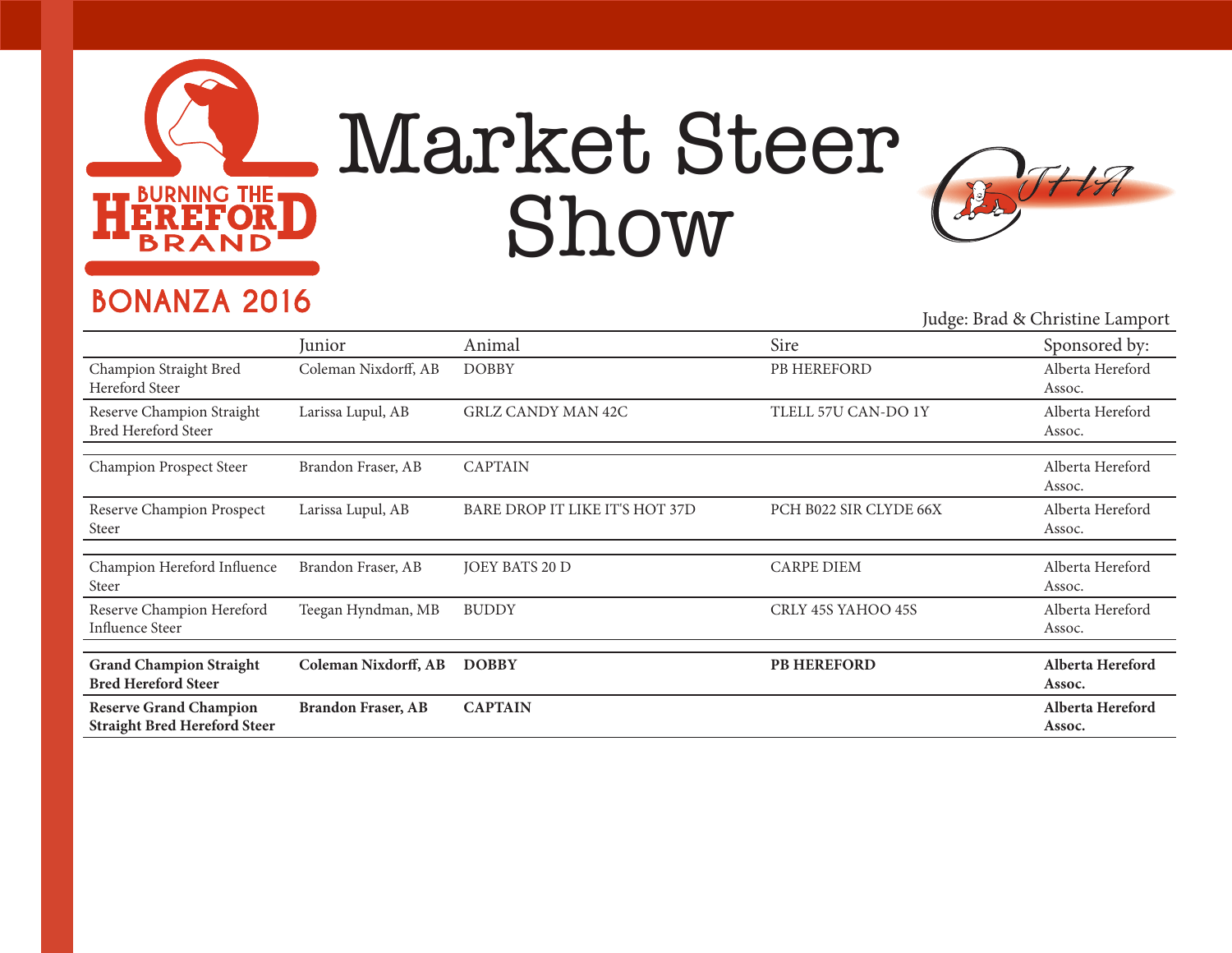

## Commercial Show



### **BONANZA 2016**

Judge: Katie Songer

| Junior                    | Animal                                               | Sire                  | Sponsored by:     |
|---------------------------|------------------------------------------------------|-----------------------|-------------------|
| Brandon Fraser, AB        | <b>SUGAR BABY 22D</b>                                | <b>SUGAR RUSH</b>     | John Deere Canada |
| Calynn Gardner, AB        | T ANNA 34D                                           | <b>ANGUS</b>          | John Deere Canada |
|                           |                                                      |                       |                   |
| Hailey Sibbald, SK        | LAZY RC PATCHY 508C                                  | WM GENERAL LEE        | John Deere Canada |
| Jade Sibbald, SK          | LAZY RC CUTTIE PATOOTIE 503C                         | WM GENERAL LEE        | John Deere Canada |
|                           |                                                      |                       |                   |
| Brandon Fraser, AB        | <b>AURICA'S LADY B701</b><br>Calf: AURICA'S GIRL 14D | <b>NA</b>             | John Deere Canada |
|                           |                                                      |                       |                   |
| Hailey Sibbald, SK        | <b>LAZY RC PATCHY 508C</b>                           | <b>WM GENERAL LEE</b> | John Deere Canada |
| <b>Brandon Fraser, AB</b> | <b>SUGAR BABY 22D</b>                                | <b>SUGAR RUSH</b>     | John Deere Canada |
|                           |                                                      |                       |                   |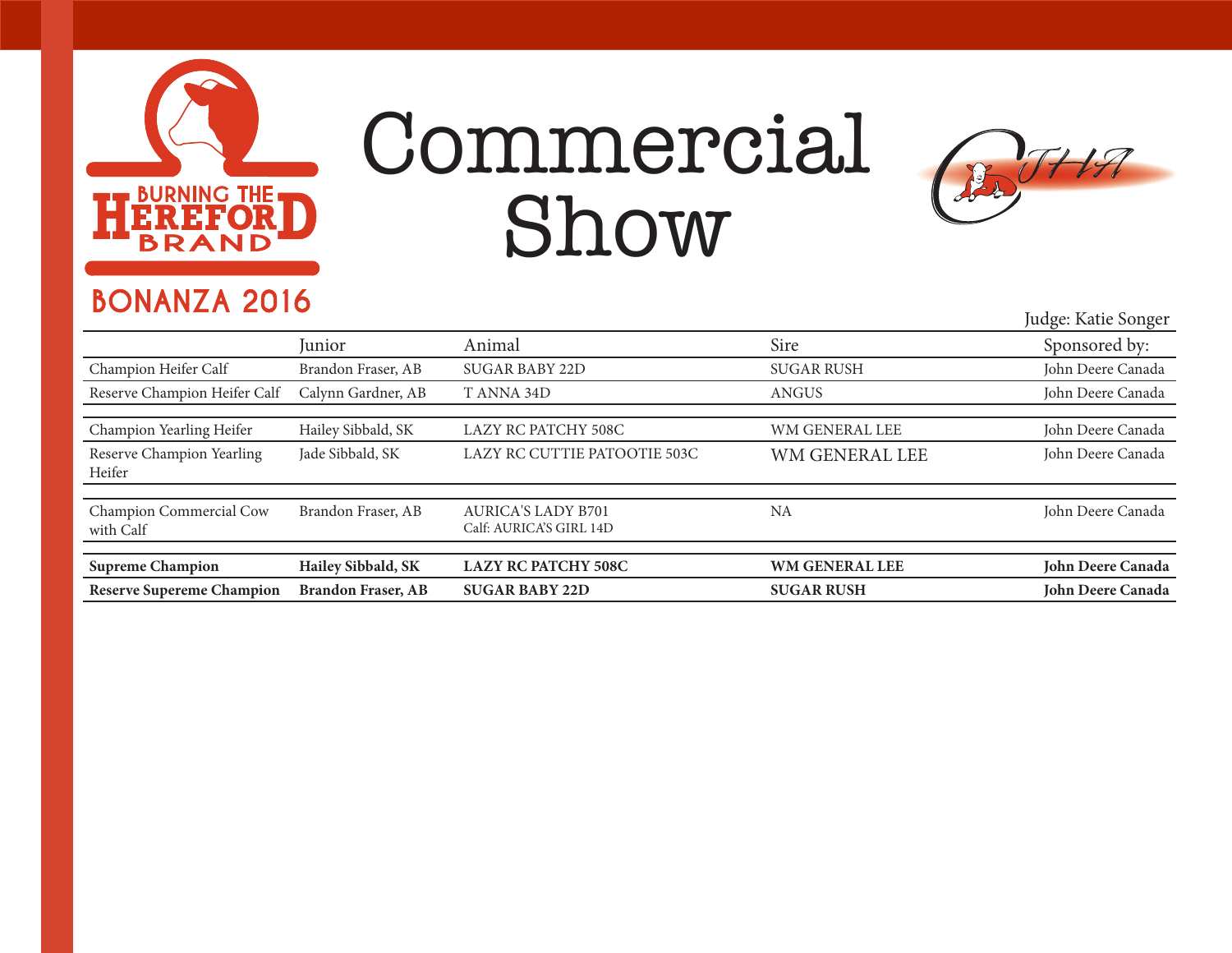

## Semen Donation



### **BONANZA 2016**

Judge: Katie Songer

|                         | Junior                           | Animal                             | Sire                | Sponsored by:                |
|-------------------------|----------------------------------|------------------------------------|---------------------|------------------------------|
| Champion Female         | Nicholas<br>Cheremshynski        | NCX MISS CHRYSANTHEMUM 32 C        | FCC TWENTY X 20X    | Hereford America             |
| Reserve Champion Female | Nicholas<br>Cheremshynski        | NCX DAISY DUKES 17D                | FCC 36N ABSOLUTE 7R | Alberta Hereford<br>Assoc.   |
| Champion Male           | Lexi Wirsta                      | K-COW PIRATE 90D                   | <b>ANCHOR 44U</b>   | Copper Creek<br>Ranch        |
| Reserve Champion Male   | Gabrielle<br>Cheremshynski       | NCX DENNIS THE MENACE 2D           | FCC TWENTY X 20X    | Alberta Hereford<br>Assoc.   |
| <b>Supreme Champion</b> | <b>Nicholas</b><br>Cheremshynski | <b>NCX MISS CHRYSANTHEMUM 32 C</b> | FCC TWENTY X 20X    | <b>Copper Creek</b><br>Ranch |
| <b>Reserve Supreme</b>  | <b>Nicholas</b><br>Cheremshynski | <b>NCX DAISY DUKES 17D</b>         | FCC 36N ABSOLUTE 7R | Alberta Hereford<br>Assoc.   |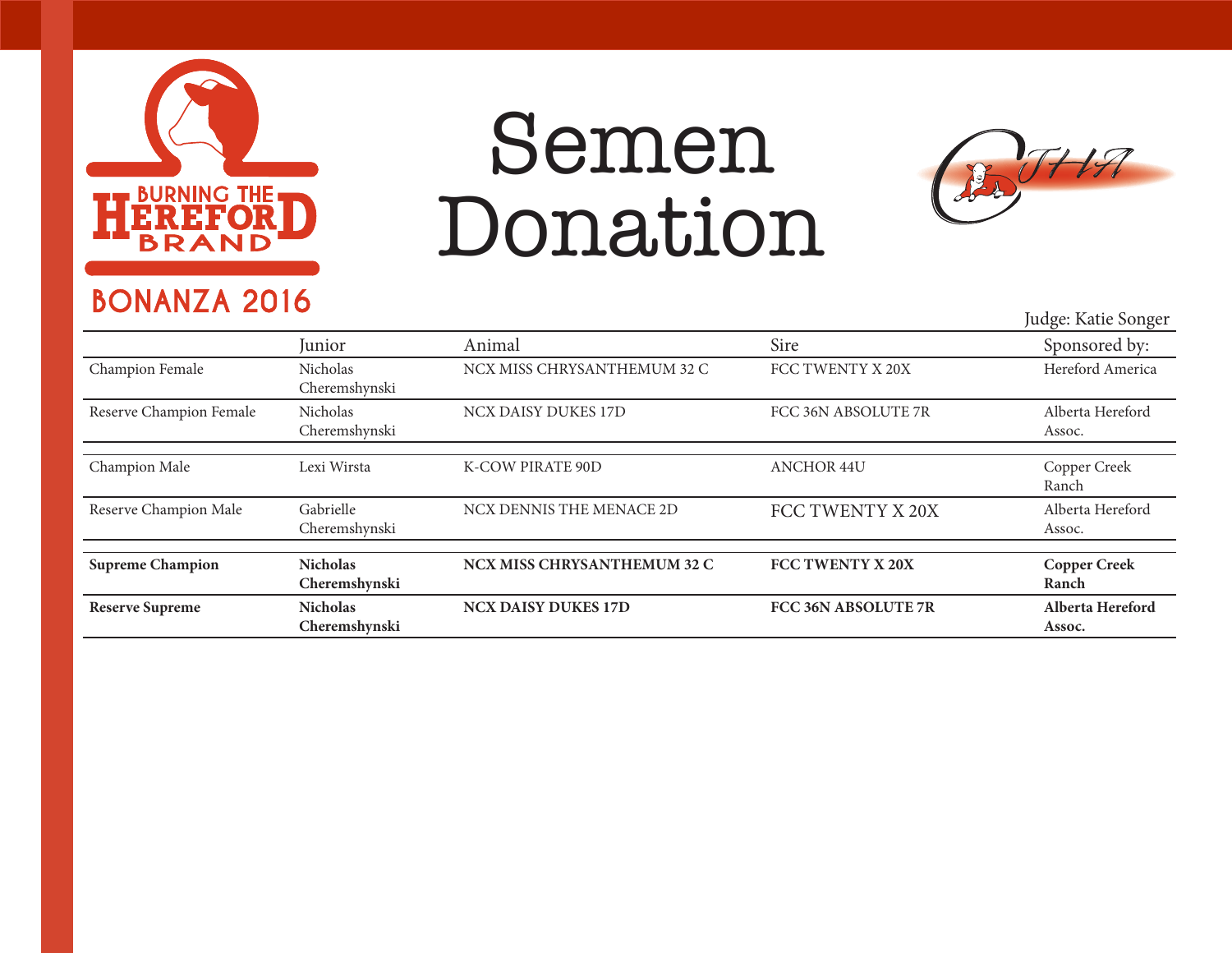

### **BONANZA 2016**





|                                         | Junior                      | Animal                                | Sire                           | Sponsored by:                       |
|-----------------------------------------|-----------------------------|---------------------------------------|--------------------------------|-------------------------------------|
| Champion Heifer Calf                    | Nathan McNeely, AB          | <b>GOLDEN OAK SPIRIT QUEEN 73D</b>    | JDH 4X ULTIMATE 236Z 94B       | Hi-Pro Feeds                        |
| Reserve Champion Heifer Calf            | Billy Paul, BC              | WJP MAGNUM CHAMPAGNE 73D              | MJT TOTAL ET 311W              | Hi-Pro Feeds                        |
|                                         |                             |                                       |                                |                                     |
| Champion Yearling Heifer                | Sydney Perlinger, SK        | HMS HCF 13X CHERRY COKE ET 93C        | HI-CLIFFE WLB SAMMY 13X        | Bar-RZ Polled<br>Herefords          |
| Reserve Champion Yearling<br>Heifer     | Kailey Wirsta, AB           | K-COW STARSTRUCK 95C                  | DAKITCH 98W FRANCHISE 125A     | Alberta Hereford<br>Asssociation    |
|                                         |                             |                                       |                                |                                     |
| Champion Cow/Calf Pair                  | Kailey Wirsta, AB           | K-COW SHEZA BEAUTY 44B                | K-COW HANK 280Z                | Copper Creek<br>Ranch               |
| Reserve Champion Cow/Calf<br>Pair       | Billy Paul, BC              | <b>GH KILO BONITA 88B</b>             | MJT TOTAL ET 332W              | Calgary & District<br>Hereford Club |
|                                         |                             |                                       |                                |                                     |
| <b>Grand Champion Female</b>            | Kailey Wirsta, AB           | <b>K-COW SHEZA BEAUTY 44B</b>         | <b>K-COW HANK 280Z</b>         | <b>Rednex Ranch</b>                 |
| <b>Reserve Grand Champion</b><br>Female | <b>Sydney Perlinger, SK</b> | <b>HMS HCF 13X CHERRY COKE ET 93C</b> | <b>HI-CLIFFE WLB SAMMY 13X</b> | RednexRanch                         |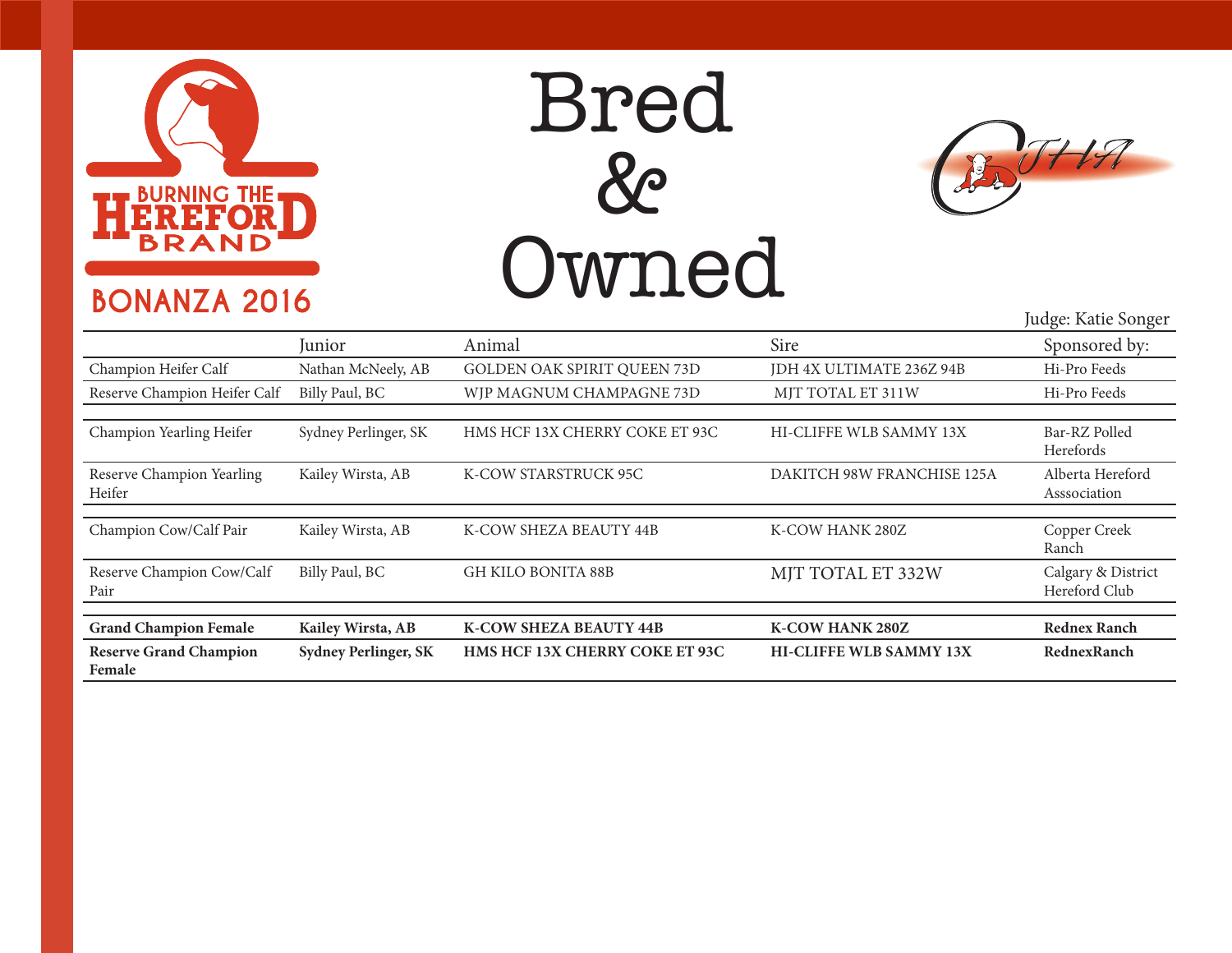

### **BONANZA 2016**





Iudge: Katie Songer

|                                       |                                |                                     |                                          | Jaage. Kuut võiigel                       |
|---------------------------------------|--------------------------------|-------------------------------------|------------------------------------------|-------------------------------------------|
|                                       | Junior                         | Animal                              | Sire                                     | Sponsored by:                             |
| Champion Bull Calf                    | Luke Smith, AB                 | GH SENSATION 3786 DELUXE 17D        | <b>UPS SENSATION 3786 ET</b>             | MB Junior Hereford<br>Assoc.              |
| Reserve Champion Bull Calf            | Sydney Perlinger, SK           | HMS HCF 13X DARTH VADER ET 91D      | HI- CLIFFE WLB SAMMY 13X                 | MB Junior Hereford<br>Assoc.              |
| Champion Yearling Bull                | Sydney Perlinger, SK           | HMS HICLIFFE 305A COMMANDO 64C      | TCF JVJ 11X THE GOODS 305A               | Northern AB<br>Hereford Assoc.            |
| Reserve Champion Yearling<br>Bull     | Emma Cross, AB                 | BP 23A CRACKER JACK 149C            | JDH TS 20W CRACKER JACK<br><b>23A ET</b> | Northern AB<br>Hereford Assoc.            |
| Champion Senior Bull                  | Emma Cross, AB                 | BP 87Z STANDARD LAD 130B            | BP 144P STANDARD LAD 87Z                 | <b>Balog Auction</b><br>Services          |
| Reserve Champion Senior Bull          | Gabrielle<br>Cheremshynski, AB | <b>NCX BAZINGA 19B</b>              | NCX ZORRO 730Z                           | <b>Balog Auction</b><br>Services          |
| <b>Grand Champion Male</b>            | Luke Smith, AB                 | <b>GH SENSATION 3786 DELUXE 17D</b> | <b>UPS SENSATION 3786 ET</b>             | <b>Genetics</b> for<br><b>Generations</b> |
| <b>Reserve Grand Champion</b><br>Male | <b>Sydney Perllinger, SK</b>   | HMS HCF 13X DARTH VADER ET 91D      | HI-CLIFFE WLB SAMMY 13X                  | <b>Genetics</b> for<br>Generations        |
| <b>Supreme Champion</b>               | Luke Smith, AB                 | <b>GH SENSATION 3786 DELUXE 17D</b> | <b>UPS SENSATION 3786 ET</b>             | <b>Genetics for</b><br><b>Generations</b> |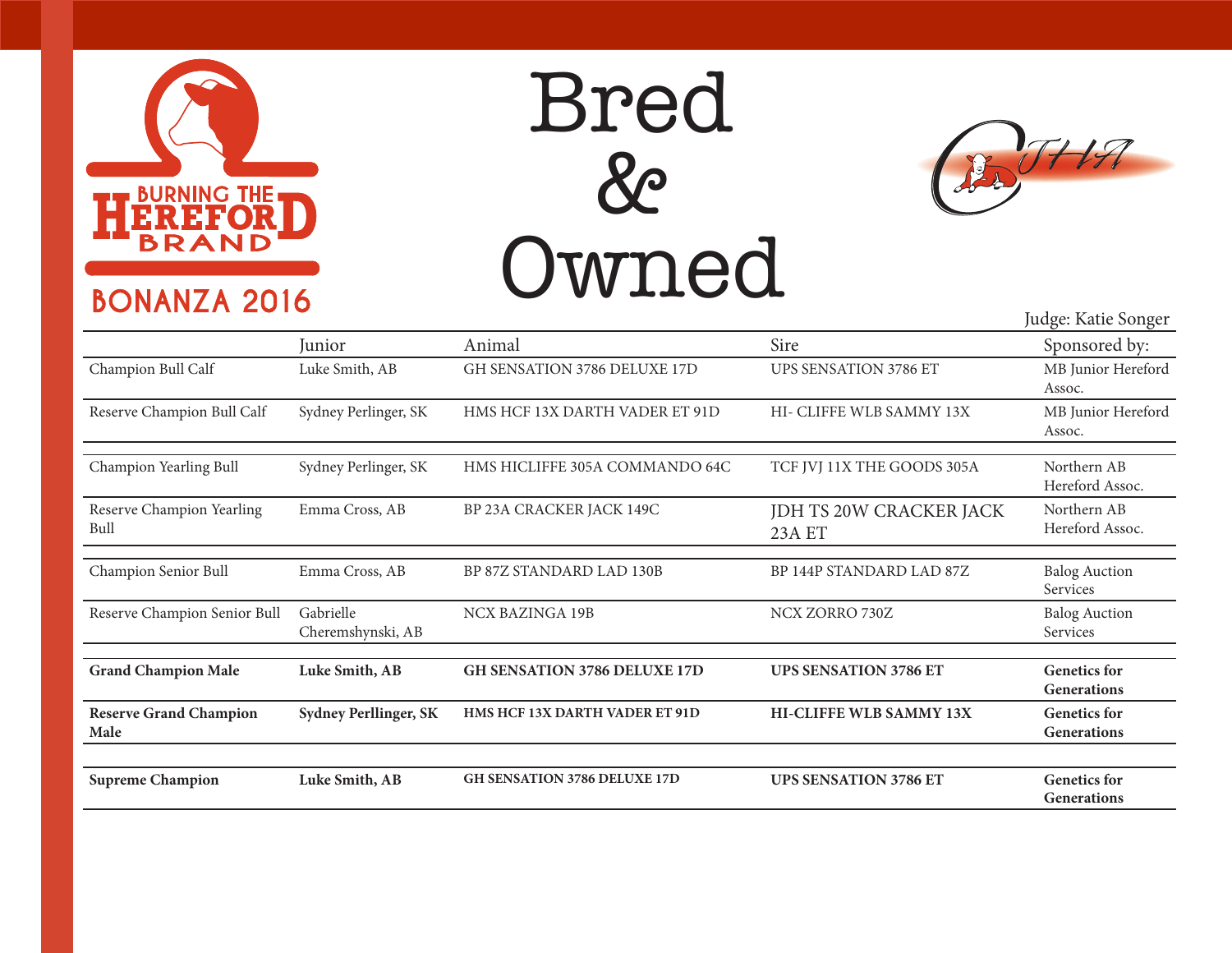

## Showmanship  $H\mathcal{F}$ & Grooming

### **BONANZA 2016**

Judge: Duncan Fleming, Carol High, Callyn Hahn, Austin Nixdorff

|                               | Showmanship           | Grooming                             |                   |  |
|-------------------------------|-----------------------|--------------------------------------|-------------------|--|
| Pee Wee Champion              | Paige Van Sickle      | Pee Wee Champion                     | Mercedes, Mastine |  |
| Pee Wee Reserve Champion      | Camryn Grundy         | Pee Wee Reserve Champion             | Jesse Kopelchuk   |  |
|                               |                       |                                      |                   |  |
| Junior Champion               | Emma Lees             | Junior Champion                      | Emma Lees         |  |
| Junior Reserve Champion       | Kalsie Sibbald        | Junior Reserve Champion              | Hailey Sibbald    |  |
|                               |                       |                                      |                   |  |
| <b>Intermediate Champion</b>  | <b>Brandon Fraser</b> | <b>Intermediate Champion</b>         | Kailey Wirsta     |  |
| Intermediate Reserve Champion | Riley Pashulka        | <b>Intermediate Reserve Champion</b> | Jacey Massey      |  |
|                               |                       |                                      |                   |  |
| Senior Champion               | Coleman Nixdorff      | Senior Champion                      | Coleman Nixdorff  |  |
| Senior Reserve Champion       | Wyatt Oulton          | Senior Reserve Champion              | Riley Ingram      |  |
|                               |                       |                                      |                   |  |
| Grand Champion                | Coleman Nixdorff      |                                      |                   |  |
| Reserve Grand Champion        | Emma Lees             |                                      |                   |  |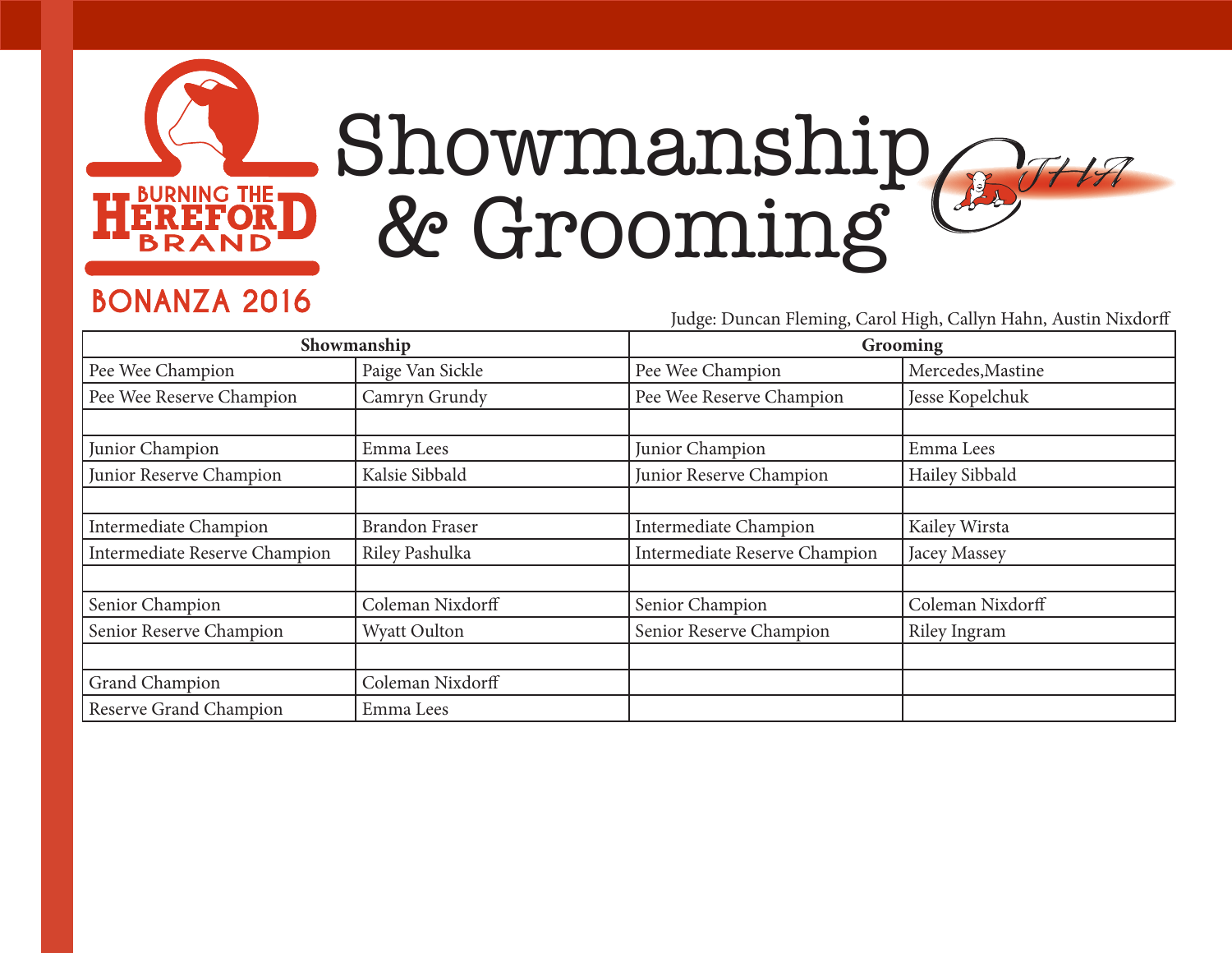

## Individual

### **BONANZA 2016**

#### **OPEN JUDGING COMPETITION**

Division Winners Sponsored by: *Coming Soon* Pee Wee: 1. Wyatt Fankhanel 2. Mercedes Mastine Junior: 1. Emma Lees 2. Owen Grundy Intermediate: 1. Jules Smyth 2. Madison Sibbald Senior: 1. Coleman Nixdorff 2. Kayla Jones

#### **LITTLE LEAGUE GROOMING COMPETITION**

Sponsored by: *Coming Soon* Winners: 1. Quebec 2. Saskatchewan 3. Ontario

#### **TEAM JUDGING COMPETITION**

Sponsored by: *Coming Soon* Winners: 1. Ontario

- 2. Maritimes
- 3. Alberta

#### **TEAM SHOW BASICS**

Sponsored by: *Coming Soon* Winners: 1. Maritimes 2. Ontario 3. Saskatchewan

#### **TEAM MARKETING COMPETITION**

Sponsored by: *Coming Soon* Winners: 1. Manitoba

- 2. Alberta
- 3. Maritimes

#### **GREAT GRILLER COMPETITION**

Sponsored by: *Coming Soon* Winners: 1. British Columbia

- 2. Maritimes
- 3. Manitoba

#### **ADVERTISING COMPETITION**

Sponsored by: JK Fraser Herefords- Kevin & Joanne Fraser

Winners: 1. Saskatchewan

- 2. Alberta
- 3. Quebec

**STALL & BOOTH COMPETITION** Winners: Quebec

#### **PUBLIC SPEAKING COMPETITION**

Division Winners Sponsored by: *Coming Soon* Prepared: Pee Wee: 1. Jordan McFarlane 2. Brock Dorrance/Mercedes Mastine Junior: 1. Lexie O'Connor 2. Kalla Nicholas Intermediate: 1. Makayla Hunter 2. Jacey Massey Senior: 1. Jillian Just 2. Chelsey McNeely

Impromptu: Intermediate:1. Emma Cross 2. Jody Siemens Senior: 1. Cassandra Gorrill 2. Wyatt Oulton

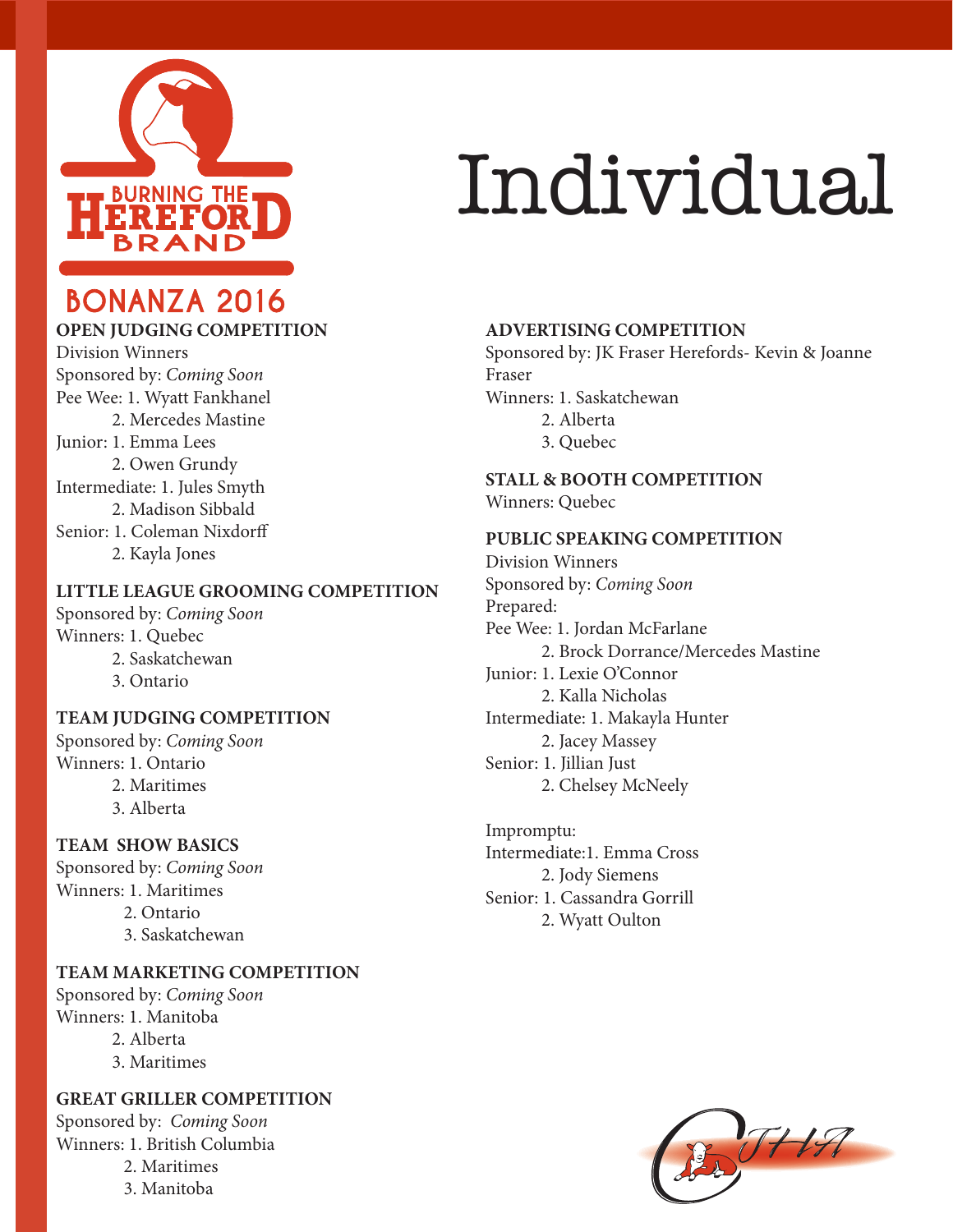

## Individual

Senior Best Shot: 1. Jillian Just 2. Samantha Rimke 3. Allison Booth

#### **HEREFORD ART COMPETITION**

Sponsored by: *Coming Soon* Section A – Original Art Pee Wee: 1. Mercedes Mastine 2. Camryn Grundy 3. Paige Van Sickle Junior: 1. Dustin McKim 2. Georgia Pawlitzer 3. Ken Paul Intermediate: 1. Jesse Procyk Senior: 1. Allison Mastine 2. Cassandra Gorrill 3. Andrew Cross Section B - AD Pee Wee: 1. Jade Charlton 2. Paige Van Sickle 3. Camryn Grundy Junior: 1. Teegan Hyndman 2. Lexi Wirsta 3. Sydney Dorrance

 2. Payton Watt 3. Christin Dixon Intermediate Logo Design: 1. Orianna Hyndman

- 2. Makayla Hunter
- 3. Emma Cross



**BONANZA 2016 PHOTOGRAPHY COMPETITION** Sponsored by: *Coming Soon* Section A

Pee Wee Cow Any Angle: 1. Jordan McFarlane 2. Becca Lees 3. Camryn Grundy Junior Helfie: 1.Teegan Hyndman 2. Owen Grundy 3. Ken Paul Intermediate Landscape: 1. Kylee Dixon 2. Emma Cross 3. Kailey Wirsta Senior Landscape: 1. Cassandra Gorrill 2. Andrew Dunsmore 3. Jillian Just Section B Pee Wee Best Shot at the Show: 1. Nathan Flewelling 2. Curtis Hewitt 3. Becca Lees Junior Landscape: 1. Blayde Lehmann 2. Kennedy Manns 3. Ken Paul Intermediate Story Board: 1. Kailey Wirsta 2. Mikayla Blaschuck 3. Emma Just Senior Story Board: 1. Chelsea McNeely 2. Jillian Just 3. Samantha Rimke

Section C Pee Wee Landscape: 1. Myles Van Sickle 2. Tinley Harvie 3. Jordan MacFarlane Junior People & Cattle: 1. Jordan Dorrance 2. Shana Lee Fankhanel 3. Erin Casey Intermediate Best Shot: 1. Morgan MacIntyre 2. Kylee Dixon 3. Levi Rimke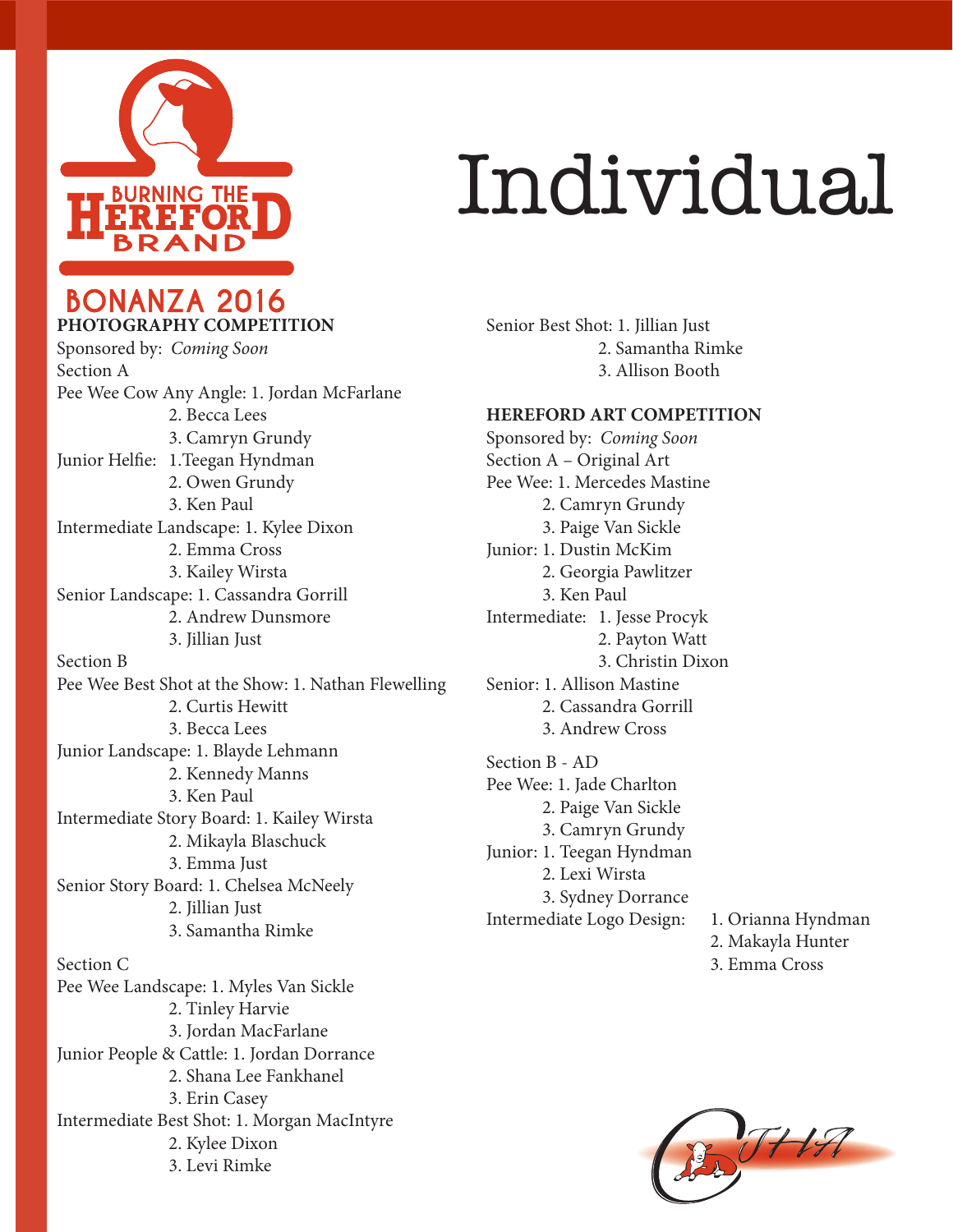

**BONANZA 2016** 

## Individual

Section C: Pee Wee Collage: 1. Brock Dorrance 2. Jade Charlton 3. Andrew Charlton Junior Best Feature: 1. Teegan Hyndman 2. Lexi Wirsta 3. Sydney Dorrance Intermediate Inspirational Ad: 1. Morgan MacIntyre 2. Kailey Wirsta 3. Makayla Hunter Senior Inspirational Ad: 1. Jillian Just 2. Cassandra Gorrill 3. Chelsea McNeely

#### **LITERATURE COMPETITION**

Sponsored by: *Coming Soon* Section A – Poem Pee Wee: 1. Camryn Grundy 2. Mercedes Mastine 3. Brock Dorrance Junior: 1. Georgia Pawlitza 2. Brooklyn Van Sickle 3. Ken Paul Intermediate: 1. Kylee Dixon 2. Emma Cross 3. Lyndsey Smith Senior: 1. Chelsea McNeely 2. Cassandra Gorrill Section B – True Story Pee Wee: 1. Brock Dorrance 2. Camryn Grundy 3. Andrew Charlton Junior: 1. Lexi Wirsta 2. Dustin McKim 3. Brady Mappin Intermediate: 1. Emma Cross 2. Kailey Wirsta

 3. Lyndsey Smith Senior: 1. Chelsea McNeely 2. Cassandra Gorrill 3. Jillian Just Section C – Report Pee Wee: 1. Jade Charlton 2. Mercedes Mastine 3. Tinley Harvie Junior: 1. Lexi Wirsta 2. Gabrielle Cheremshynski 3. Teegan Hyndman Intermediate: 1. Emma Cross 2. Kailey Wirsta 3. Orianna Hyndman Senior: 1. Cassandra Gorrill 2. Chelsea McNeely

#### **PROVINCIAL SCRAPBOOK COMPETITION**

Sponsored by: *Coming Soon* Winning Team: Quebec

#### **INDIVIDUAL SCRAPBOOK COMPETITION**

Sponsored by: *Coming Soon* Pee Wee: 1. Mercedes Mastine Junior: 1. Teegan Hyndman 2. Rebecca Hess Intermediate: 1. Orianna Hyndman 2. Emma Cross 3. Jade Ouellet Senior: 1. Allison Mastine 2. Samantha Rimke 3. Cassandra Gorrill